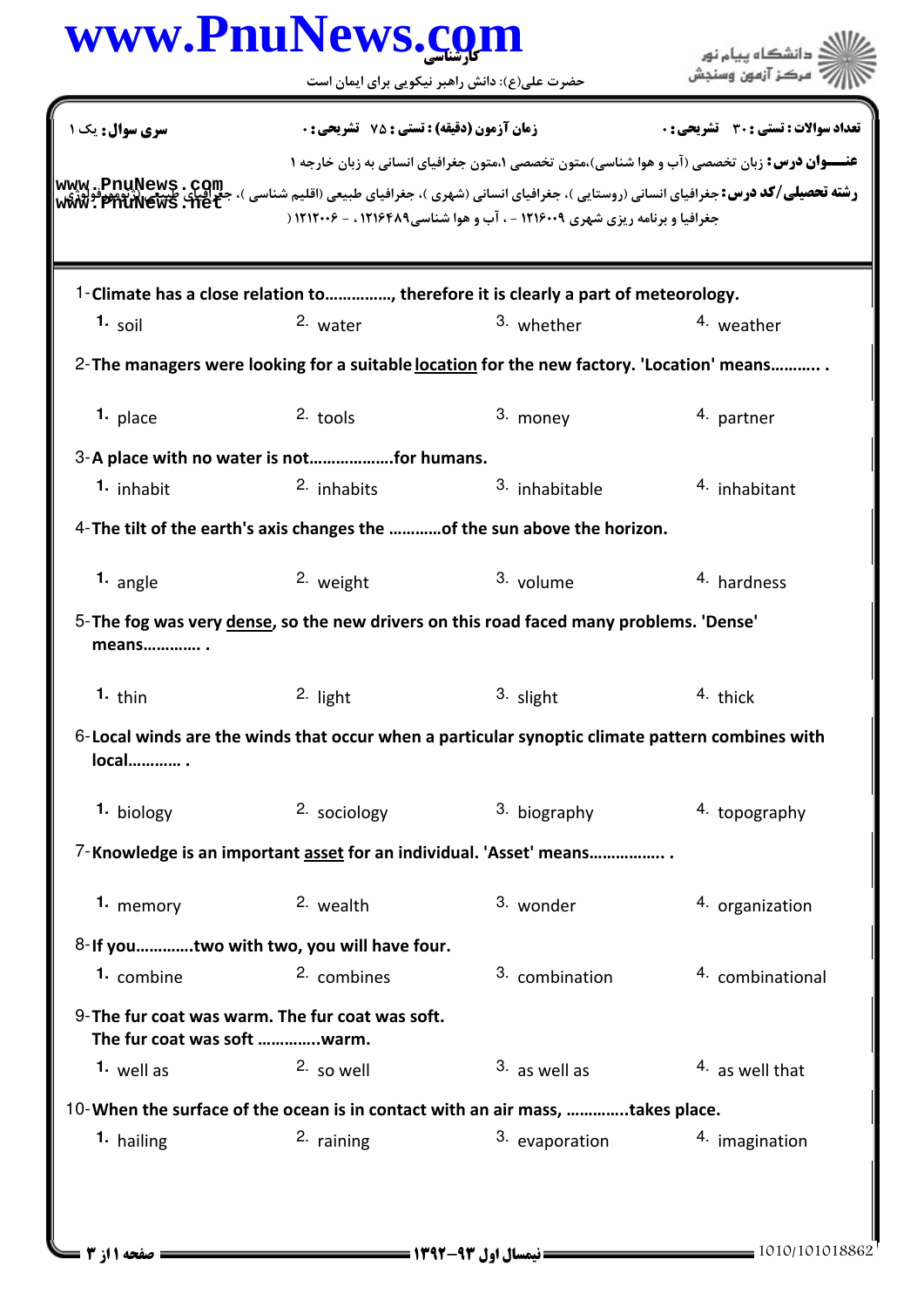## كارشناسي **[www.PnuNews.com](http://www.PnuNews.com)**

| www.PnuNews.                        | حضرت علی(ع): دانش راهبر نیکویی برای ایمان است                                                |                                                                             | دانشگاه پیام نور                                                                                                                                                                                                                             |
|-------------------------------------|----------------------------------------------------------------------------------------------|-----------------------------------------------------------------------------|----------------------------------------------------------------------------------------------------------------------------------------------------------------------------------------------------------------------------------------------|
| <b>سری سوال :</b> یک ۱              | <b>زمان آزمون (دقیقه) : تستی : 75 ٪ تشریحی : 0</b>                                           |                                                                             | تعداد سوالات : تستي : 30 ٪ تشريحي : 0                                                                                                                                                                                                        |
|                                     |                                                                                              |                                                                             | <b>عنـــوان درس:</b> زبان تخصصي (آب و هوا شناسي)،متون تخصصي ۱،متون جغرافياي انساني به زبان خارجه ۱                                                                                                                                           |
|                                     |                                                                                              | جغرافیا و برنامه ریزی شهری ۱۲۱۶۰۰۹ - ، آب و هوا شناسی ۱۲۱۶۴۸۹ ، - ۱۲۱۲۰۰۶ ( | <b>رشته تحصیلی/کد درس:</b> جغرافیای انسانی (روستایی )، جغرافیای انسانی (شهری )، جغرافیای طبیعی (اقلیم شناسی )، جغرافیای طبیعی (آنومودفولوژی<br><b>رشته تحصیلی/کد درس:</b> جغرافیای انسانی (روستایی )، جغرافیای انسانی (شهری )، جغرافیای طبیع |
|                                     | 11-The new committee consists of seven members. 'Consists of' means                          |                                                                             |                                                                                                                                                                                                                                              |
| 1. insists                          | 2. persists                                                                                  | 3. rejects                                                                  | 4. includes                                                                                                                                                                                                                                  |
| 12-Asia is the largestin the world. |                                                                                              |                                                                             |                                                                                                                                                                                                                                              |
| 1. content                          | 2. continent                                                                                 | 3. capital                                                                  | 4. contract                                                                                                                                                                                                                                  |
|                                     | 13-Our clothes did not dry because there was so much in the air.                             |                                                                             |                                                                                                                                                                                                                                              |
| $1.$ heat                           | $2.$ wind                                                                                    | 3. moisture                                                                 | <sup>4.</sup> sunshine                                                                                                                                                                                                                       |
|                                     | 14-If we had more water, we better crops this year.                                          |                                                                             |                                                                                                                                                                                                                                              |
| 1. have                             | 2. could have                                                                                | 3. can have                                                                 | 4. will have                                                                                                                                                                                                                                 |
| and humid areas.                    | 15-Soil also requires time to develop but soils in colder environments needthan soils in hot |                                                                             |                                                                                                                                                                                                                                              |
| 1. no time                          | <sup>2.</sup> more time                                                                      | <sup>3.</sup> less time                                                     | 4. slight time                                                                                                                                                                                                                               |
|                                     | 16-Theof gas pipes in houses can be very dangerous.                                          |                                                                             |                                                                                                                                                                                                                                              |
| 1. explode                          | 2. explodes                                                                                  | 3. exploded                                                                 | 4. explosion                                                                                                                                                                                                                                 |
|                                     | 17-If he wants to be respected, he should act                                                |                                                                             |                                                                                                                                                                                                                                              |
| 1. respectably                      | 2. respectable                                                                               | 3. respects                                                                 | 4. respect                                                                                                                                                                                                                                   |
| 18-The round lumps of ice is called |                                                                                              |                                                                             |                                                                                                                                                                                                                                              |
| $1.$ hail                           | $2.$ rain                                                                                    | 3. sleet                                                                    | 4. snow                                                                                                                                                                                                                                      |
| planets.                            | 19-Beyond the orbit of the Mars there is a wide gap, in which move thousands asteroids or    |                                                                             |                                                                                                                                                                                                                                              |
| 1. huge                             | 2. major                                                                                     | $3.$ minor                                                                  | 4. giant                                                                                                                                                                                                                                     |
| called                              |                                                                                              |                                                                             | 20-The Sun and the group of heavenly bodies that are held by its attraction and revolve around it are                                                                                                                                        |
| <sup>1.</sup> solar design          |                                                                                              | 2. solar system                                                             |                                                                                                                                                                                                                                              |
| 3. lunar system                     |                                                                                              | 4. solar microwave                                                          |                                                                                                                                                                                                                                              |
|                                     |                                                                                              |                                                                             |                                                                                                                                                                                                                                              |